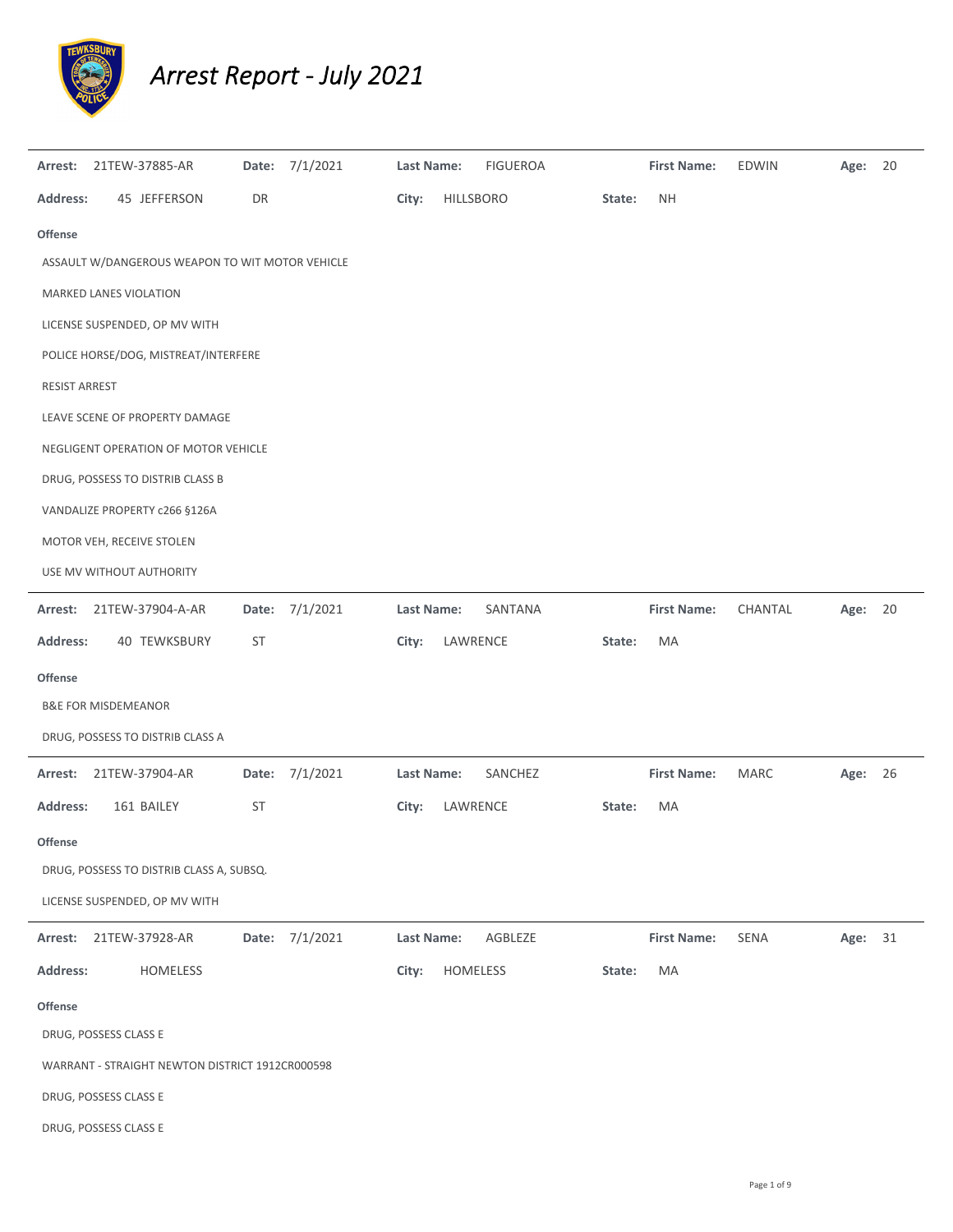| DRUG, POSSESS CLASS E                                                       |                   |                               |                    |                |         |
|-----------------------------------------------------------------------------|-------------------|-------------------------------|--------------------|----------------|---------|
| DRUG, POSSESS CLASS E                                                       |                   |                               |                    |                |         |
| DRUG, POSSESS CLASS E                                                       |                   |                               |                    |                |         |
| DRUG, POSSESS CLASS E                                                       |                   |                               |                    |                |         |
| Arrest:<br>21TEW-38228-AR                                                   | 7/3/2021<br>Date: | <b>Last Name:</b><br>ANDERSON | <b>First Name:</b> | LEANN          | Age: 49 |
| <b>Address:</b><br>80 COGSWELL                                              | ST                | City:<br>HAVERHILL            | MA<br>State:       |                |         |
| <b>Offense</b>                                                              |                   |                               |                    |                |         |
| WARRANT-DOCKET 2138000029- LICENSE SUSPEND, OP MV                           |                   |                               |                    |                |         |
| 21TEW-38268-AR<br>Arrest:                                                   | Date: 7/3/2021    | <b>DRAGONE</b><br>Last Name:  | <b>First Name:</b> | <b>VICTOR</b>  | Age: 39 |
| <b>Address:</b><br>47 GEORGE                                                | <b>ST</b>         | City:<br>REVERE               | State:<br>MA       |                |         |
| <b>Offense</b>                                                              |                   |                               |                    |                |         |
| SOMERVILLE DC #1910CR000078 - 265/13M                                       |                   |                               |                    |                |         |
| DRUG, POSSESS CLASS B                                                       |                   |                               |                    |                |         |
| SHOPLIFTING BY ASPORTATION                                                  |                   |                               |                    |                |         |
| SOMERVILLE DC #2010CR000047 - 266/16A                                       |                   |                               |                    |                |         |
| 21TEW-38340-AR<br>Arrest:                                                   | 7/4/2021<br>Date: | <b>RYAN</b><br>Last Name:     | <b>First Name:</b> | SABRINA        | Age: 43 |
| 63 FLETCHER<br><b>Address:</b>                                              | <b>ST</b>         | LOWELL<br>City:               | MA<br>State:       |                |         |
| <b>Offense</b>                                                              |                   |                               |                    |                |         |
| WARRANT: DOCKET 1811CR005354 LICENSE SUS OP MV, STOP/YIELD FAIL TO          |                   |                               |                    |                |         |
| WARRANT: 1911CR001646 OP MV REG SUSPENDED, NAME/ADDRES CHANGE FL NOTIFY RMV |                   |                               |                    |                |         |
| 21TEW-38370-A-AR<br>Arrest:                                                 | Date: 7/4/2021    | Last Name:<br>YANTIN-BURGOS   | <b>First Name:</b> | <b>JOBANNY</b> | Age: 26 |
| <b>Address:</b><br>273 FARNHAM                                              | <b>ST</b>         | City:<br>LAWRENCE             | State:<br>МA       |                |         |
| <b>Offense</b>                                                              |                   |                               |                    |                |         |
| WARRANT: 2118CR001923 DRUG DIST CLASS B                                     |                   |                               |                    |                |         |
| WARRANT: DOCKET: 2118CR000447 OP MV W/ SUS LIC REG SUS UNINSURED MV         |                   |                               |                    |                |         |
| Arrest:<br>21TEW-38370-AR                                                   | Date: 7/4/2021    | Last Name:<br>COSMES          | <b>First Name:</b> | TIFFANY        | Age: 30 |
| <b>Address:</b><br>42 WHIPPLE                                               | <b>RD</b>         | <b>BILLERICA</b><br>City:     | MA<br>State:       |                |         |
| <b>Offense</b>                                                              |                   |                               |                    |                |         |
| UNLICENSED OPERATION OF MV                                                  |                   |                               |                    |                |         |
| USE MV WITHOUT AUTHORITY                                                    |                   |                               |                    |                |         |
| MOTOR VEH, RECEIVE STOLEN                                                   |                   |                               |                    |                |         |
|                                                                             |                   |                               |                    |                |         |
| 21TEW-38370-B-AR<br>Arrest:                                                 | Date: 7/4/2021    | Last Name:<br>GONZALEZ        | <b>First Name:</b> | <b>JAVIER</b>  | Age: 44 |
| <b>Address:</b><br>570 UNION                                                |                   | LAWRENCE<br>City:             | State:<br>MA       |                |         |

DRUG, POSSESS CLASS E: GABAPENTIN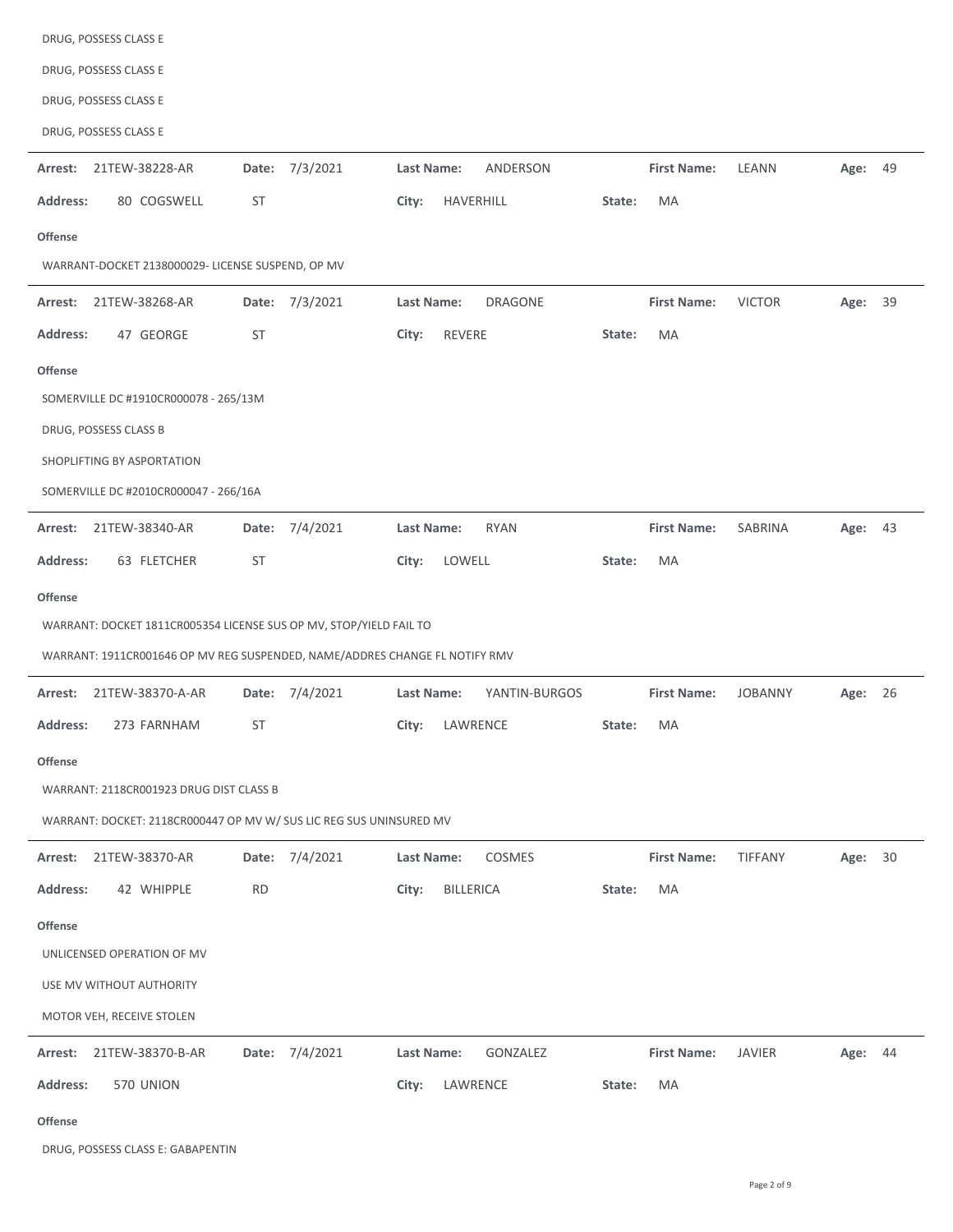| Arrest:         | 21TEW-38554-AR                                                |           | Date: 7/5/2021 | Last Name:        | <b>PICA</b>    |        | <b>First Name:</b> | PEGGY      | Age:    | 69 |
|-----------------|---------------------------------------------------------------|-----------|----------------|-------------------|----------------|--------|--------------------|------------|---------|----|
| <b>Address:</b> | 241 MAPLE                                                     | <b>ST</b> |                | City:             | TEWKSBURY      | State: | MA                 |            |         |    |
| Offense         |                                                               |           |                |                   |                |        |                    |            |         |    |
|                 | WARRANT: DEFAULT: DOCKET#9153CR004067                         |           |                |                   |                |        |                    |            |         |    |
| Arrest:         | 21TEW-38562-AR                                                |           | Date: 7/5/2021 | <b>Last Name:</b> | LAGASSE        |        | <b>First Name:</b> | ERICA      | Age: 26 |    |
| <b>Address:</b> | 657 MAMMOTH                                                   | <b>RD</b> |                | City:             | <b>DRACUT</b>  | State: | MA                 |            |         |    |
| Offense         |                                                               |           |                |                   |                |        |                    |            |         |    |
|                 | DRUG, POSSESS CLASS E: CLONIDINE HYDROCHLORIDE                |           |                |                   |                |        |                    |            |         |    |
|                 | DRUG, POSSESS CLASS E: LISINOPRIL                             |           |                |                   |                |        |                    |            |         |    |
|                 | DRUG, POSSESS CLASS E: ROPINROLE                              |           |                |                   |                |        |                    |            |         |    |
|                 | DRUG, POSSESS CLASS E: TRAZODONE                              |           |                |                   |                |        |                    |            |         |    |
|                 | DRUG, POSSESS CLASS B: CRACK COCAINE                          |           |                |                   |                |        |                    |            |         |    |
|                 | DRUG, POSSESS CLASS D: PHENOBARBITAL                          |           |                |                   |                |        |                    |            |         |    |
|                 | DRUG, POSSESS CLASS C: CLONZAEPAM                             |           |                |                   |                |        |                    |            |         |    |
|                 | DRUG, POSSESS CLASS E; NALTREXONE HYDROCHLORIDE               |           |                |                   |                |        |                    |            |         |    |
|                 | DRUG, POSSESS TO DISTRIB CLASS E: GABAPENTIN                  |           |                |                   |                |        |                    |            |         |    |
|                 | DRUG, POSSESS CLASS E: ALPRAZOLAM                             |           |                |                   |                |        |                    |            |         |    |
|                 |                                                               |           |                |                   |                |        |                    |            |         |    |
| Arrest:         | 21TEW-38807-AR                                                |           | Date: 7/6/2021 | <b>Last Name:</b> | <b>MARK</b>    |        | <b>First Name:</b> | JACQUELINE | Age:    | 32 |
| <b>Address:</b> | 235 ANDOVER                                                   | <b>RD</b> |                | City:             | BILLERICA      | State: | МA                 |            |         |    |
| Offense         |                                                               |           |                |                   |                |        |                    |            |         |    |
|                 | FENTANYL, TRAFFICKING IN MORE THAN 10 GRAMS c.94C, §32E(c1/2) |           |                |                   |                |        |                    |            |         |    |
|                 | DRUG, POSSESS CLASS E - GABAPENTIN                            |           |                |                   |                |        |                    |            |         |    |
| Arrest:         | 21TEW-38858-AR                                                |           | Date: 7/7/2021 | <b>Last Name:</b> | <b>HAYWARD</b> |        | <b>First Name:</b> | SHANA      | Age:    | 40 |
| <b>Address:</b> | 23 BROADWAY                                                   |           |                | City:             | <b>HANOVER</b> | State: | MA                 |            |         |    |
| Offense         |                                                               |           |                |                   |                |        |                    |            |         |    |
|                 | DRUG, POSSESS CLASS A                                         |           |                |                   |                |        |                    |            |         |    |
|                 | DRUG, POSSESS TO DISTRIB CLASS B                              |           |                |                   |                |        |                    |            |         |    |
|                 | WARRANT-1857CR001749- POSS TO DISTR CLASS A DRUG              |           |                |                   |                |        |                    |            |         |    |
|                 | SEXUAL CONDUCT FOR FEE                                        |           |                |                   |                |        |                    |            |         |    |
| Arrest:         | 21TEW-39211-AR                                                |           | Date: 7/8/2021 | Last Name:        | CLEMENT        |        | <b>First Name:</b> | ADAM       | Age: 27 |    |
| <b>Address:</b> | 149 1ST CROWN POINT RD                                        |           |                | City:             | STRAFFORD      | State: | <b>NH</b>          |            |         |    |
| Offense         |                                                               |           |                |                   |                |        |                    |            |         |    |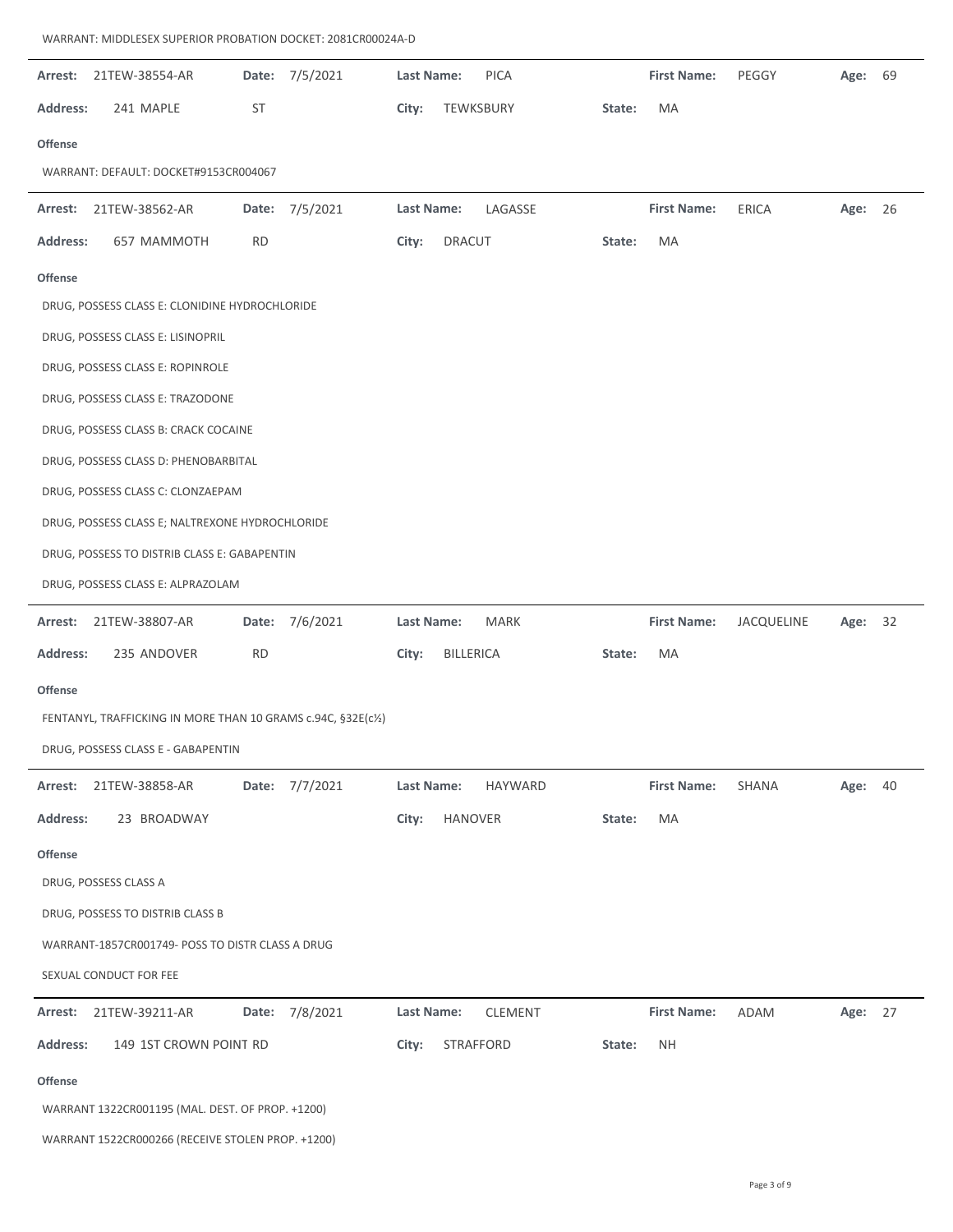| FUGITIVE FROM JUSTICE ON COURT WARRANT (NH 219-2021-CR-234) |                 |                              |                    |                |            |
|-------------------------------------------------------------|-----------------|------------------------------|--------------------|----------------|------------|
| 21TEW-39569-AR<br>Arrest:                                   | Date: 7/10/2021 | Last Name:<br><b>CROWLEY</b> | <b>First Name:</b> | <b>MATTHEW</b> | Age:<br>31 |
| <b>Address:</b><br>156 MERRIMACK MEAL LN                    |                 | City:<br>TEWKSBURY           | State:<br>MA       |                |            |
| <b>Offense</b>                                              |                 |                              |                    |                |            |
| STOP/YIELD, FAIL TO                                         |                 |                              |                    |                |            |
| OUI-LIQUOR OR .08%, 2ND OFFENSE                             |                 |                              |                    |                |            |
| Arrest: 21TEW-39925-AR                                      | Date: 7/12/2021 | Last Name:<br><b>TEAS</b>    | <b>First Name:</b> | <b>ROBERT</b>  | Age: 36    |
| <b>Address:</b><br>15 OLIVER                                | ST              | City:<br>TEWKSBURY           | MA<br>State:       |                |            |
| <b>Offense</b>                                              |                 |                              |                    |                |            |
| DRUG, DISTRIBUTE CLASS B                                    |                 |                              |                    |                |            |
| 21TEW-40196-AR<br>Arrest:                                   | Date: 7/14/2021 | PEREZ<br><b>Last Name:</b>   | <b>First Name:</b> | PEDRO          | Age: 51    |
| <b>Address:</b><br>425 ROSEWOOD                             | LN              | LOWELL<br>City:              | MA<br>State:       |                |            |
| <b>Offense</b>                                              |                 |                              |                    |                |            |
| DRUG, POSSESS TO DISTRIB CLASS E TO WIT: XANAX              |                 |                              |                    |                |            |
| DRUG, POSSESS CLASS B TO WIT: SUBOXONE                      |                 |                              |                    |                |            |
| DRUG, POSSESS CLASS B TO WIT: COCAINE                       |                 |                              |                    |                |            |
| DRUG, POSSESS TO DISTRIB CLASS A TO WIT: FENTANYL           |                 |                              |                    |                |            |
| 21TEW-40445-AR<br>Arrest:                                   | Date: 7/15/2021 | Last Name:<br><b>GIKAS</b>   | <b>First Name:</b> | <b>RYAN</b>    | Age: 28    |
| <b>Address:</b><br>42 COURTLAND                             | ST              | NASHUA<br>City:              | NΗ<br>State:       |                |            |
| <b>Offense</b>                                              |                 |                              |                    |                |            |
| WARRANT-1711CR000127- OP MV W/ SUSP LIC                     |                 |                              |                    |                |            |
| Arrest: 21TEW-40492-A-AR                                    | Date: 7/15/2021 | RODRIGUEZ<br>Last Name:      | <b>First Name:</b> | ERICK          | Age: 23    |
| 37 WILLOW<br><b>Address:</b>                                | ST              | LAWRENCE<br>City:            | MA<br>State:       |                |            |
| <b>Offense</b>                                              |                 |                              |                    |                |            |
| DRUG, DISTRIBUTE CLASS B: COCAINE                           |                 |                              |                    |                |            |
| DRUG, DISTRIBUTE CLASS B: PERCOCET                          |                 |                              |                    |                |            |
| Arrest: 21TEW-40492-AR                                      | Date: 7/15/2021 | SANTIAGO<br>Last Name:       | <b>First Name:</b> | SAMMY          | Age: 23    |
| <b>Address:</b><br>300 CANAL                                | ST              | LAWRENCE<br>City:            | MA<br>State:       |                |            |
| <b>Offense</b>                                              |                 |                              |                    |                |            |
| WARRANT LAW DC 1918CR003037                                 |                 |                              |                    |                |            |
| WARRANT LAW DC 1918CR003615                                 |                 |                              |                    |                |            |
| WARRANT LAW DC 1918CR003202                                 |                 |                              |                    |                |            |
| DRUG, DISTRIBUTE CLASS B: COCAINE                           |                 |                              |                    |                |            |
| DRUG, DISTRIBUTE CLASS B: PERCOCET                          |                 |                              |                    |                |            |

WARRANT 1722CR000785 (FAIL TO PROVIDE DNA)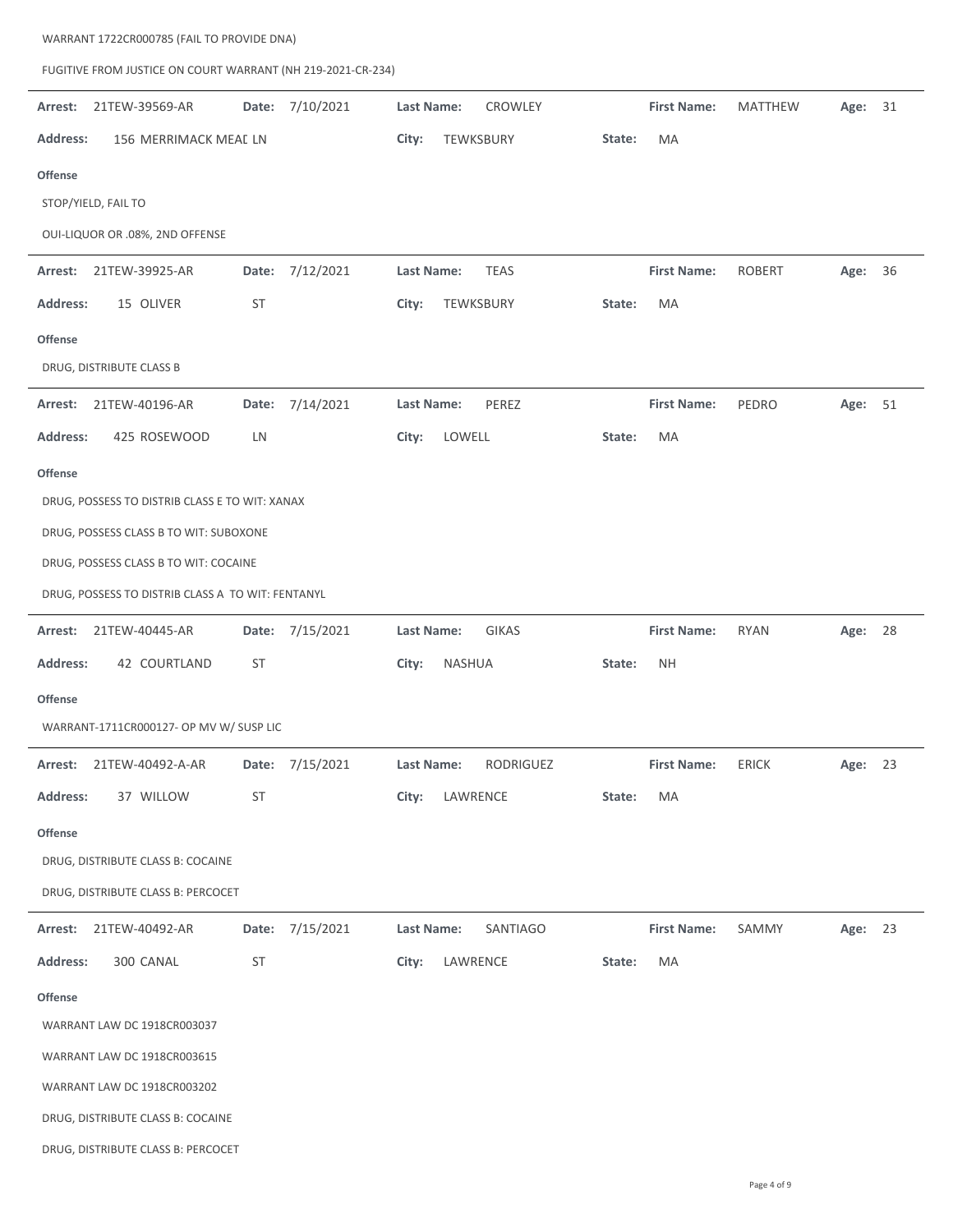| 21TEW-40492-B-AR<br>Arrest:                                           | 7/15/2021<br>Date: | Last Name:<br>CASTILLO          | <b>First Name:</b><br><b>EVAN</b>    | 23<br>Age: |
|-----------------------------------------------------------------------|--------------------|---------------------------------|--------------------------------------|------------|
| Address:<br>7 ANTHONY                                                 | ST                 | City:<br>METHUEN                | State:<br>MA                         |            |
| Offense                                                               |                    |                                 |                                      |            |
| DRUG, DISTRIBUTE CLASS B: COCAINE                                     |                    |                                 |                                      |            |
| DRUG, DISTRIBUTE CLASS B: PERCOCET                                    |                    |                                 |                                      |            |
| 21TEW-40492-C-AR<br>Arrest:                                           | 7/15/2021<br>Date: | VAZQUEZ<br>Last Name:           | <b>First Name:</b><br>SAMUEL         | 22<br>Age: |
| <b>Address:</b><br>457 HAVERHILL                                      | <b>ST</b>          | LAWRENCE<br>City:               | MA<br>State:                         |            |
|                                                                       |                    |                                 |                                      |            |
| Offense<br>DRUG, DISTRIBUTE CLASS B: PERCOCET                         |                    |                                 |                                      |            |
| DRUG, POSSESS TO DISTRIB CLASS B: ADDERALL                            |                    |                                 |                                      |            |
| DRUG, DISTRIBUTE CLASS B: COCAINE                                     |                    |                                 |                                      |            |
|                                                                       |                    |                                 |                                      |            |
| Arrest:<br>21TEW-40541-AR                                             | Date: 7/15/2021    | GOSSELIN<br>Last Name:          | <b>First Name:</b><br><b>JEFFREY</b> | 58<br>Age: |
| 1347 PAWTUCKET<br>Address:                                            | <b>BLVD</b>        | LOWELL<br>City:                 | MA<br>State:                         |            |
| Offense                                                               |                    |                                 |                                      |            |
| <b>OUI-LIQUOR OR .08%</b>                                             |                    |                                 |                                      |            |
| NEGLIGENT OPERATION OF MOTOR VEHICLE                                  |                    |                                 |                                      |            |
| UNREGISTERED MOTOR VEHICLE                                            |                    |                                 |                                      |            |
| 21TEW-40625-AR<br>Arrest:                                             | Date: 7/16/2021    | <b>INDELICATO</b><br>Last Name: | <b>First Name:</b><br><b>JOSEPH</b>  | Age: 27    |
| Address:<br>17 MUNRO                                                  | <b>CIR</b>         | TEWKSBURY<br>City:              | MA<br>State:                         |            |
| <b>Offense</b>                                                        |                    |                                 |                                      |            |
| STOP/YIELD, FAIL TO                                                   |                    |                                 |                                      |            |
| SPEEDING RATE OF SPEED GREATER THAN WAS REASONABLE AND PROPER c90 §17 |                    |                                 |                                      |            |
| <b>OUI-LIQUOR OR .08%</b>                                             |                    |                                 |                                      |            |
| NEGLIGENT OPERATION OF MOTOR VEHICLE                                  |                    |                                 |                                      |            |
| DRUG, POSSESS CLASS B                                                 |                    |                                 |                                      |            |
| 21TEW-40785-AR<br>Arrest:                                             |                    | <b>VOYER</b><br>Last Name:      | <b>First Name:</b><br><b>DAVID</b>   | 30<br>Age: |
|                                                                       | 7/16/2021<br>Date: |                                 |                                      |            |
| <b>Address:</b><br>33 CORBETT                                         | ST                 | City:<br>ANDOVER                | State:<br>MA                         |            |
|                                                                       |                    |                                 |                                      |            |
| <b>Offense</b><br>DRUG, POSSESS CLASS B                               |                    |                                 |                                      |            |
| OUI-LIQUOR OR .08%, 2ND OFFENSE                                       |                    |                                 |                                      |            |
| LARCENY UNDER \$1200                                                  |                    |                                 |                                      |            |
| ALCOHOL IN MV, POSSESS OPEN CONTAINER OF                              |                    |                                 |                                      |            |
| OUI--DRUGS, 2ND OFFENSE                                               |                    |                                 |                                      |            |

WARRANT DEFAULT LAW DC 1918CR003380

—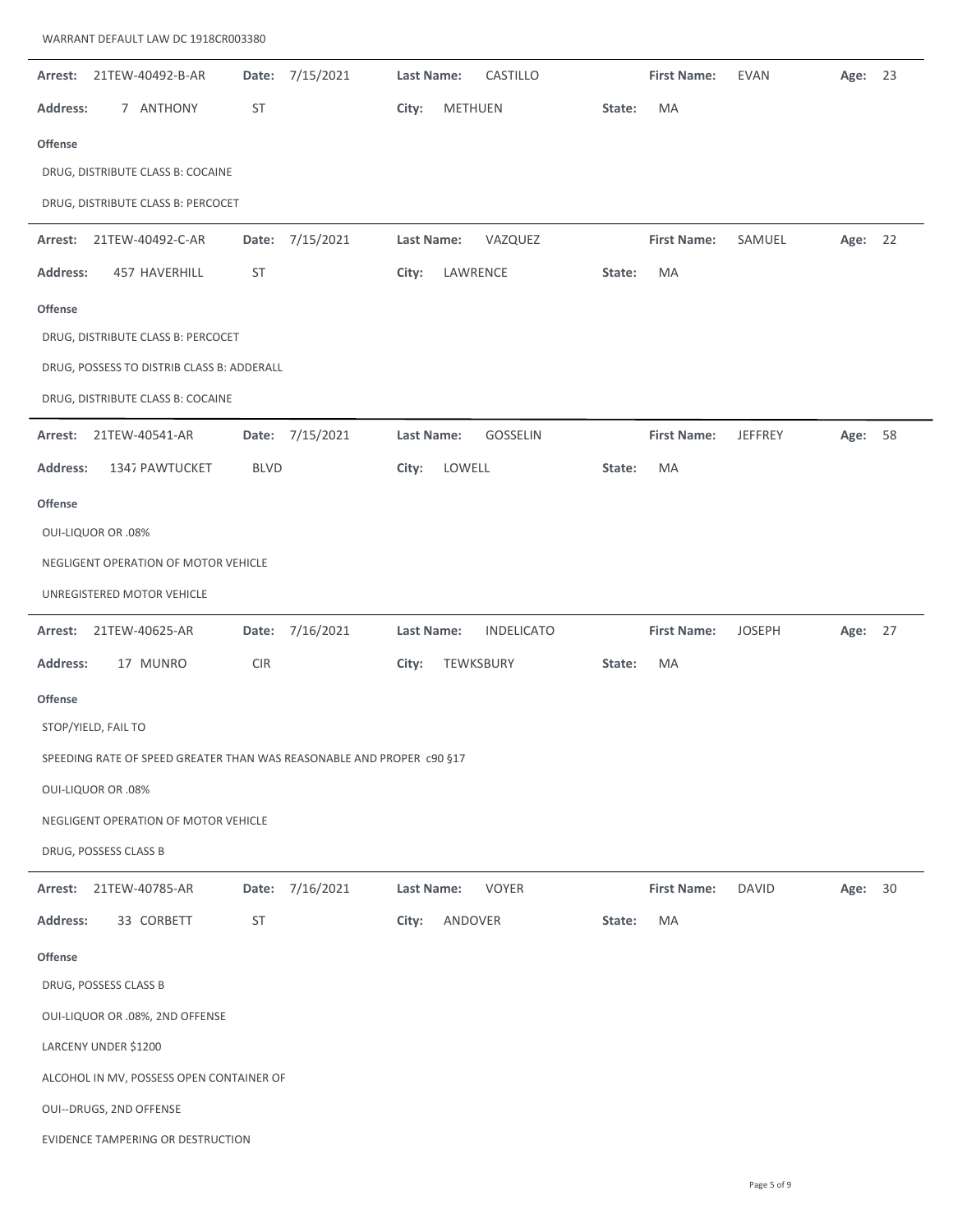| 21TEW-40878-AR<br>Arrest:                                             | Date:     | 7/17/2021       | <b>Last Name:</b> | KITTREDGE          |        | <b>First Name:</b> | <b>ALEX</b>    | Age:    | 33 |
|-----------------------------------------------------------------------|-----------|-----------------|-------------------|--------------------|--------|--------------------|----------------|---------|----|
| <b>Address:</b><br>25 MILL                                            | <b>RD</b> |                 | City:             | WILMINGTON         | State: | MA                 |                |         |    |
| <b>Offense</b>                                                        |           |                 |                   |                    |        |                    |                |         |    |
| FUGITIVE FROM JUSTICE ON COURT WARRANT                                |           |                 |                   |                    |        |                    |                |         |    |
| VANDALIZE PROPERTY c266 §126A TO WIT; TOWN OF TEWKSBURY REAL PROPERTY |           |                 |                   |                    |        |                    |                |         |    |
| Arrest: 21TEW-40885-AR                                                |           | Date: 7/17/2021 | Last Name:        | <b>BISHOP</b>      |        | <b>First Name:</b> | <b>MELISA</b>  | Age: 44 |    |
| <b>Address:</b><br>1159 OSGOOD                                        | ST        |                 | City:             | NORTH ANDOVER      | State: | MA                 |                |         |    |
| <b>Offense</b>                                                        |           |                 |                   |                    |        |                    |                |         |    |
| WARRANT - DEFAULT LOWELL DC A+B ON POLICE                             |           |                 |                   |                    |        |                    |                |         |    |
| 21TEW-40891-AR<br>Arrest:                                             |           | Date: 7/17/2021 | Last Name:        | JAMES              |        | <b>First Name:</b> | <b>MICHAEL</b> | Age:    | 48 |
| <b>Address:</b><br>365 EAST                                           | ST        |                 | City:             | TEWKSBURY          | State: | MA                 |                |         |    |
| <b>Offense</b>                                                        |           |                 |                   |                    |        |                    |                |         |    |
| SHOPLIFTING BY ASPORTATION                                            |           |                 |                   |                    |        |                    |                |         |    |
| WARRANT - TAUNTON DC - DFLT 2131CR000815                              |           |                 |                   |                    |        |                    |                |         |    |
| 21TEW-41100-AR<br>Arrest:                                             |           | Date: 7/18/2021 | Last Name:        | PALMER             |        | <b>First Name:</b> | SEAN           | Age: 32 |    |
| 348 RIVERSIDE<br><b>Address:</b>                                      | ST        |                 | LOWELL<br>City:   |                    | State: | MA                 |                |         |    |
| <b>Offense</b>                                                        |           |                 |                   |                    |        |                    |                |         |    |
| WARRANT (2011CR000982 LOWELL DISTRICT 266/127)                        |           |                 |                   |                    |        |                    |                |         |    |
| WARRANT (2011CR000927 LOWELL DISTRICT 265/13A)                        |           |                 |                   |                    |        |                    |                |         |    |
| DRUG, POSSESS CLASS B, SUBSQ.OFF.                                     |           |                 |                   |                    |        |                    |                |         |    |
| Arrest: 21TEW-41222-AR                                                |           | Date: 7/19/2021 | Last Name:        | <b>MASELLI</b>     |        | <b>First Name:</b> | WENDY          | Age: 35 |    |
| Address:<br>71 EUGENE                                                 | ST        |                 | City:<br>LOWELL   |                    | State: | MA                 |                |         |    |
| Offense                                                               |           |                 |                   |                    |        |                    |                |         |    |
| MARKED LANES VIOLATION                                                |           |                 |                   |                    |        |                    |                |         |    |
| NEGLIGENT OPERATION OF MOTOR VEHICLE                                  |           |                 |                   |                    |        |                    |                |         |    |
| STOP/YIELD, FAIL TO                                                   |           |                 |                   |                    |        |                    |                |         |    |
| STOP FOR POLICE, FAIL                                                 |           |                 |                   |                    |        |                    |                |         |    |
| OUI-LIQUOR OR .08%, 2ND OFFENSE                                       |           |                 |                   |                    |        |                    |                |         |    |
| <b>RESIST ARREST</b>                                                  |           |                 |                   |                    |        |                    |                |         |    |
| 21TEW-41296-AR<br>Arrest:                                             |           | Date: 7/19/2021 | Last Name:        | <b>NICHOLS</b>     |        | <b>First Name:</b> | <b>JOHNNY</b>  | Age: 36 |    |
| 48 MAVERICK<br>Address:                                               | ST        |                 | City:             | <b>EAST BOSTON</b> | State: | MA                 |                |         |    |
| Offense                                                               |           |                 |                   |                    |        |                    |                |         |    |

WARRANT ‐ ENTICE CHILD UNDER 16 (2056CR000713)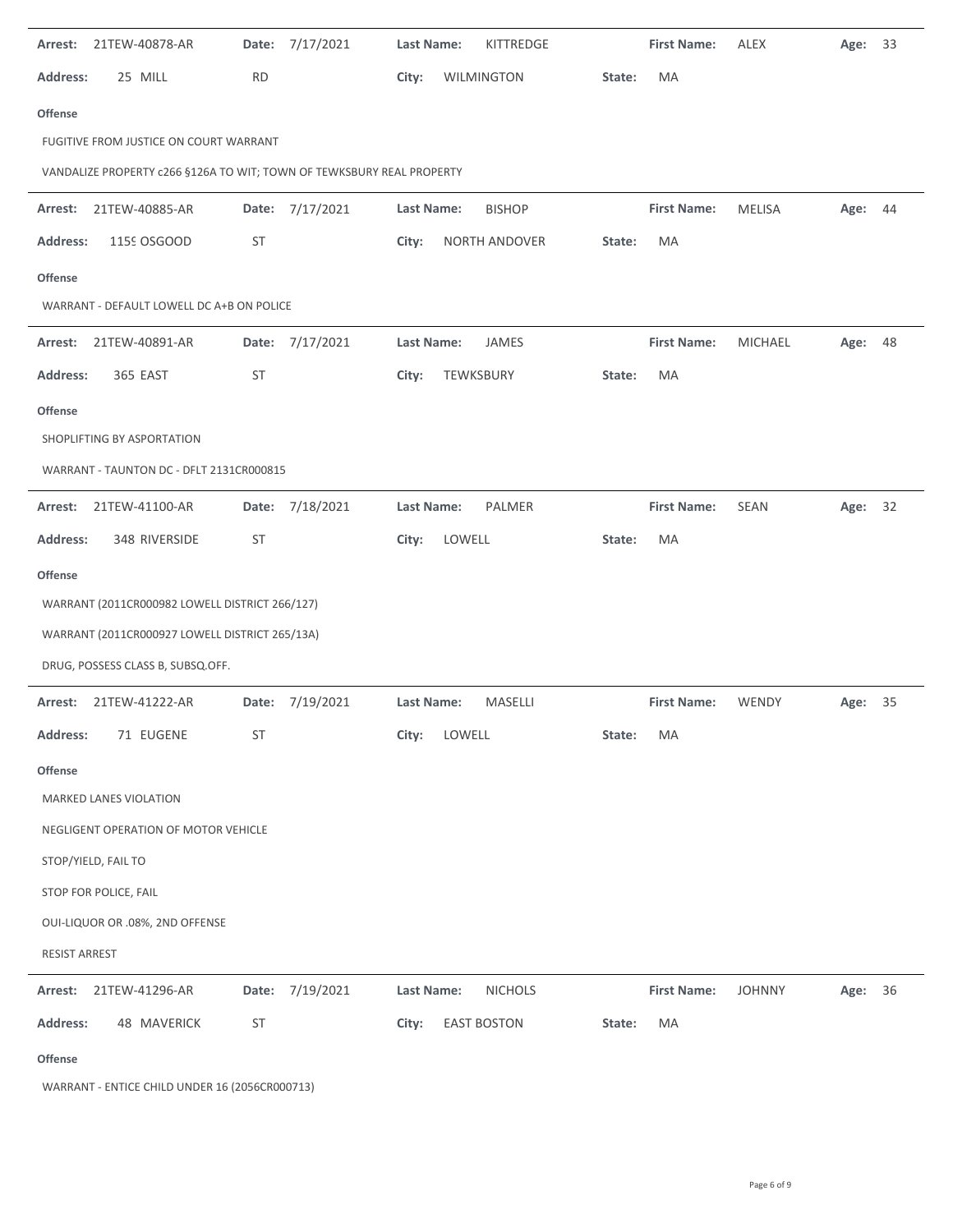| Arrest:         | 21TEW-41666-AR                                     | Date:       | 7/21/2021       | <b>Last Name:</b><br><b>MUSTO</b><br><b>First Name:</b><br>PAUL             | Age:    | 67 |
|-----------------|----------------------------------------------------|-------------|-----------------|-----------------------------------------------------------------------------|---------|----|
| <b>Address:</b> | 89 LAKE                                            | ST          |                 | City:<br>TEWKSBURY<br>MA<br>State:                                          |         |    |
| <b>Offense</b>  |                                                    |             |                 |                                                                             |         |    |
|                 | WARRANT-DOCKET2011CR003327-TRESPASS                |             |                 |                                                                             |         |    |
|                 | Arrest: 21TEW-41782-AR                             |             | Date: 7/22/2021 | MEDRANO<br>Last Name:<br><b>First Name:</b><br><b>JUAN</b>                  | Age: 31 |    |
| <b>Address:</b> | 156 OLIVE                                          | AVE         |                 | LAWRENCE<br>MA<br>City:<br>State:                                           |         |    |
| <b>Offense</b>  |                                                    |             |                 |                                                                             |         |    |
|                 | LICENSE SUSPENDED, OP MV WITH                      |             |                 |                                                                             |         |    |
| Arrest:         | 21TEW-41802-AR                                     |             | Date: 7/22/2021 | <b>Last Name:</b><br><b>TEMPESTA</b><br><b>First Name:</b><br><b>ASHLEY</b> | Age:    | 36 |
| <b>Address:</b> | 23 HIGHLAND                                        | <b>PARK</b> |                 | <b>UXBRIDGE</b><br>MA<br>City:<br>State:                                    |         |    |
| <b>Offense</b>  |                                                    |             |                 |                                                                             |         |    |
|                 | WARRANT-2165CR000412 - DRUG POSSESSION CLASS B     |             |                 |                                                                             |         |    |
|                 | WARRANT-2165CR000411 - FUGITIVE FROM JUSTICE       |             |                 |                                                                             |         |    |
| Arrest:         | 21TEW-41880-AR                                     |             | Date: 7/22/2021 | LOPEZ<br><b>Last Name:</b><br><b>First Name:</b><br><b>JUAN</b>             | Age:    | 55 |
| <b>Address:</b> | 34 HANOVER                                         | ST          |                 | <b>LYNN</b><br>MA<br>City:<br>State:                                        |         |    |
| <b>Offense</b>  |                                                    |             |                 |                                                                             |         |    |
|                 |                                                    |             |                 |                                                                             |         |    |
|                 | BOSTON DC DEFAULT #1901CR006295 - 266/127, 272/53  |             |                 |                                                                             |         |    |
| Arrest:         | 21TEW-42001-AR                                     |             | Date: 7/22/2021 | <b>Last Name:</b><br>CROWLEY<br><b>First Name:</b><br><b>MATTHEW</b>        | Age:    | 32 |
| <b>Address:</b> | 156 MERRIMACK MEAL LN                              |             |                 | City:<br>TEWKSBURY<br>MA<br>State:                                          |         |    |
| <b>Offense</b>  |                                                    |             |                 |                                                                             |         |    |
|                 | WARRANT (2111CR002465 LOWELL DISTRICT 90/24/K)     |             |                 |                                                                             |         |    |
|                 | Arrest: 21TEW-42080-AR                             |             | Date: 7/23/2021 | <b>CHHENG</b><br>Last Name:<br><b>First Name:</b><br><b>JOHNNY</b>          | Age:    | 36 |
| <b>Address:</b> | 416 WESTFORD                                       | ST          |                 | LOWELL<br>City:<br>MA<br>State:                                             |         |    |
| <b>Offense</b>  |                                                    |             |                 |                                                                             |         |    |
|                 | ST WARRANT LOWELL (DKT# 2111CR001784) OP AFTER SUS |             |                 |                                                                             |         |    |
|                 | Arrest: 21TEW-42231-AR                             |             | Date: 7/24/2021 | Last Name:<br>LANDRY<br><b>First Name:</b><br><b>MCKENZIE</b>               | Age: 22 |    |
| <b>Address:</b> | 30 SAWYER                                          | AVE         |                 | <b>DRACUT</b><br>City:<br>State:<br>МA                                      |         |    |
| Offense         |                                                    |             |                 |                                                                             |         |    |
|                 | <b>OUI-LIQUOR OR .08%</b>                          |             |                 |                                                                             |         |    |
|                 | Arrest: 21TEW-42311-AR                             |             | Date: 7/24/2021 | <b>Last Name:</b><br><b>ALLEN</b><br><b>First Name:</b><br><b>NATHAN</b>    | Age: 37 |    |
| <b>Address:</b> | 49 2ND                                             | ST          |                 | LOWELL<br>City:<br>State:<br>MA                                             |         |    |

WARRANT‐DOCKET#0667CR0000916 A&B

J.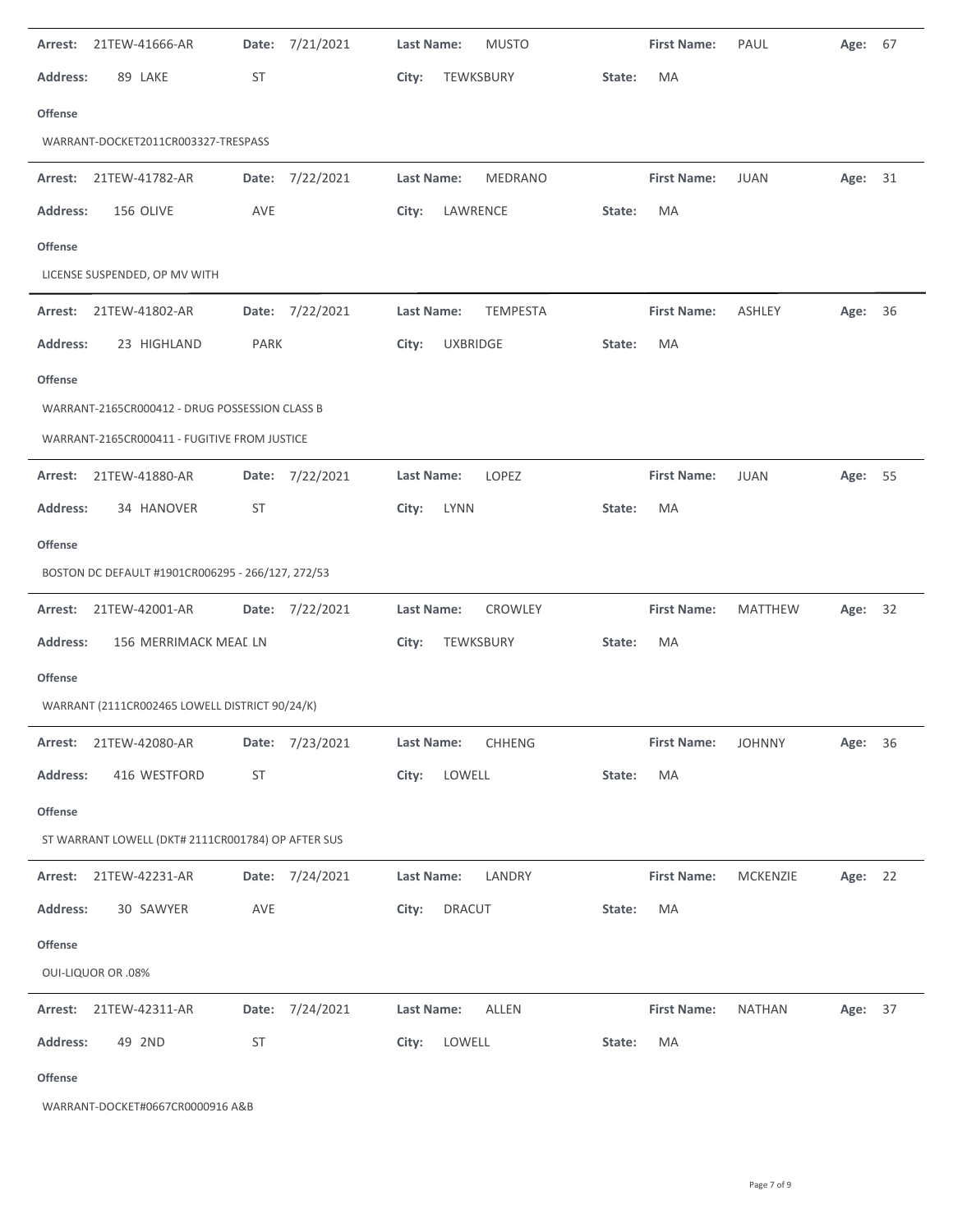| Arrest:         | 21TEW-42325-AR                                                      | Date:      | 7/24/2021       | <b>Last Name:</b> | JIMENEZ         |        | <b>First Name:</b> | CARLOS        | Age:    | 28 |
|-----------------|---------------------------------------------------------------------|------------|-----------------|-------------------|-----------------|--------|--------------------|---------------|---------|----|
| <b>Address:</b> | 140 CHESTNUT                                                        | <b>ST</b>  |                 | City:             | SPRINGFIELD     | State: | MA                 |               |         |    |
| <b>Offense</b>  |                                                                     |            |                 |                   |                 |        |                    |               |         |    |
|                 | NEGLIGENT OPERATION OF MOTOR VEHICLE                                |            |                 |                   |                 |        |                    |               |         |    |
|                 | DRUG, POSSESS CLASS B                                               |            |                 |                   |                 |        |                    |               |         |    |
|                 | WITNESS, INTIMIDATE (MISLEADING POLICE OFFICER)                     |            |                 |                   |                 |        |                    |               |         |    |
|                 | LEAVE SCENE OF PROPERTY DAMAGE                                      |            |                 |                   |                 |        |                    |               |         |    |
|                 | LICENSE SUSPENDED, OP MV WITH                                       |            |                 |                   |                 |        |                    |               |         |    |
|                 | USE MV WITHOUT AUTHORITY                                            |            |                 |                   |                 |        |                    |               |         |    |
|                 | MARKED LANES VIOLATION                                              |            |                 |                   |                 |        |                    |               |         |    |
| Arrest:         | 21TEW-42676-AR                                                      |            | Date: 7/26/2021 | Last Name:        | KIMANGA         |        | <b>First Name:</b> | ELIYA         | Age: 26 |    |
| <b>Address:</b> | 16 LOGAN                                                            | <b>WAY</b> |                 | City:             | <b>BOSTON</b>   | State: | MA                 |               |         |    |
| <b>Offense</b>  | WARRANT (DKT 2101CR001816) AFFRAY                                   |            |                 |                   |                 |        |                    |               |         |    |
| Arrest:         | 21TEW-42729-AR                                                      | Date:      | 7/26/2021       | Last Name:        | ROSARIO-BUXEDA  |        | <b>First Name:</b> | EMMANUELLE    | Age:    | 31 |
| <b>Address:</b> | 50 SAUNDERS                                                         | <b>ST</b>  |                 | City:             | LAWRENCE        | State: | MA                 |               |         |    |
|                 |                                                                     |            |                 |                   |                 |        |                    |               |         |    |
| Offense         |                                                                     |            |                 |                   |                 |        |                    |               |         |    |
|                 | LICENSE SUSPENDED, OP MV WITH<br><b>CROSSWALK VIOLATION</b>         |            |                 |                   |                 |        |                    |               |         |    |
|                 | UNREGISTERED MOTOR VEHICLE                                          |            |                 |                   |                 |        |                    |               |         |    |
|                 |                                                                     |            |                 |                   |                 |        |                    |               |         |    |
| Arrest:         | 21TEW-42736-AR                                                      |            | Date: 7/26/2021 | Last Name:        | CHAMBERS        |        | <b>First Name:</b> | MARGARET      | Age:    | 64 |
| Address:        | 127 ELM                                                             | ST         |                 |                   | City: TEWKSBURY | State: | MA                 |               |         |    |
| Offense         |                                                                     |            |                 |                   |                 |        |                    |               |         |    |
| OUI--DRUGS      |                                                                     |            |                 |                   |                 |        |                    |               |         |    |
| Arrest:         | 21TEW-42966-AR                                                      |            | Date: 7/27/2021 | Last Name:        | HERNANDEZ       |        | <b>First Name:</b> | <b>JAVIER</b> | Age: 30 |    |
| <b>Address:</b> | 65 SHAWSHEEN                                                        | <b>RD</b>  |                 | City:             | LAWRENCE        | State: | MA                 |               |         |    |
| <b>Offense</b>  |                                                                     |            |                 |                   |                 |        |                    |               |         |    |
|                 | UNREGISTERED MOTOR VEHICLE                                          |            |                 |                   |                 |        |                    |               |         |    |
|                 | <b>EMERGENCY VEHICLE, OBSTRUCT</b>                                  |            |                 |                   |                 |        |                    |               |         |    |
|                 | UNINSURED MOTOR VEHICLE                                             |            |                 |                   |                 |        |                    |               |         |    |
|                 | NUMBER PLATE VIOLATION TO CONCEAL ID                                |            |                 |                   |                 |        |                    |               |         |    |
|                 | LICENSE SUSPENDED, OP MV WITH                                       |            |                 |                   |                 |        |                    |               |         |    |
|                 | WARRANT - DKT#2138CR000850, STRAIGHT, UNREGISTERED M/V, PLATE VIOL. |            |                 |                   |                 |        |                    |               |         |    |